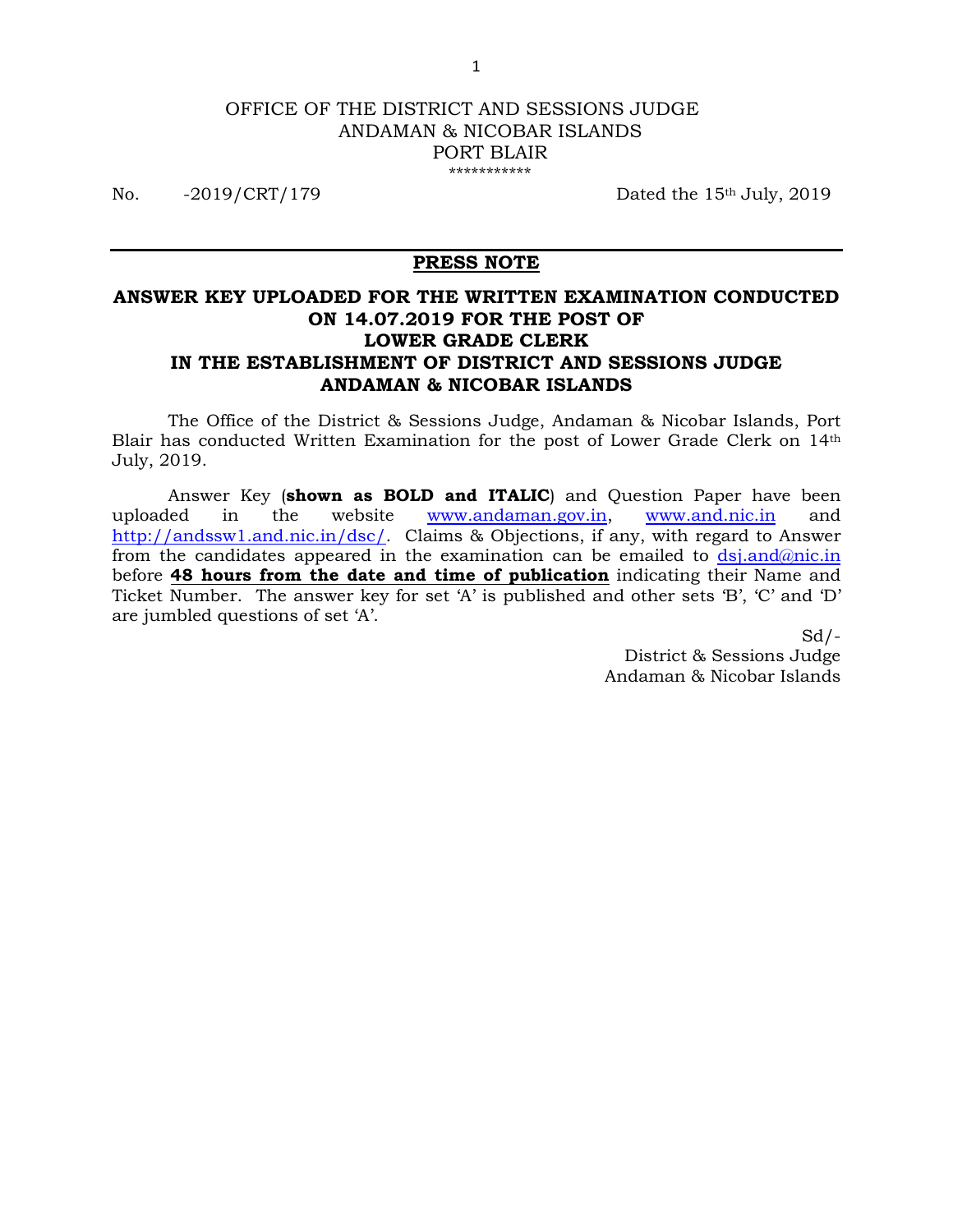# **Mathematics**

The simple interest on a sum of money for 2 years at 4% per anum is Rs. 340/- . Find the sum of money ? (a) Rs. 4350/- *(b) Rs. 4250/-* (c) Rs. 4150/- (d) None of the above.

Srivastava purchased a camera for Rs. 2365/-, including sales tax  $\omega$  10%. Find the list price of the camera. (a) Rs. 2050/- (b) Rs. 2250/- *(c) Rs. 2150/-* (d) None of the above.

If  $(2x + 5y)$ :  $(5x - 7y) = 5$ : 3, find  $x : y$ ? *(a) 50 :19* (b) 40 : 21 (c) 51 : 18 (d) None of the above.

The mean height of 8 students is 152 cm. Two more students of height 143 cm and 156 cm join the group. What is the new mean height. (a) 155.5 cm (b) 153.5 cm. *(c) 151.5 cm.* (d) None of the above.

If A's salary is 20% more than B, by what percent  $(\%)$  is B's salary less than A's. *(a) 16.66 %* (b) 13.33% (c) 17.33% (d) None of the above.

A certain sum of money becomes 5 times itself in 7 years at simple interest. In how many years will it become 25 times itself ? (a) 41 years (b) 43 years **(***c) 42 years* (d) None of the above.

I purchased some goods for Rs.  $1500/-$ , sold  $1/3$  of this at a profit of 20% and the remaining at a loss of 10%, what is my overall percent (%) profit or loss ? (a)  $10\%$  profit (b)  $10\%$  loss, **(c) No profit no loss** (d) None of the above.

A dealer sold 2 items for Rs. 400/- each, one at a profit of 20% and another at a loss of 20%. What will be overall percent (%) profit or loss ? *(a) 4% loss* (b) 4% profit (c) no profit no loss (d) None of the above.

45 liters of a milk and water solution contains milk and water in the ratio of 2 : 3 . How much milk should be added to make the ratio 3 : 2. ? (a) 20.5 liters (b) 24.5 liters *(c) 22.5 liters*(d) None of the above.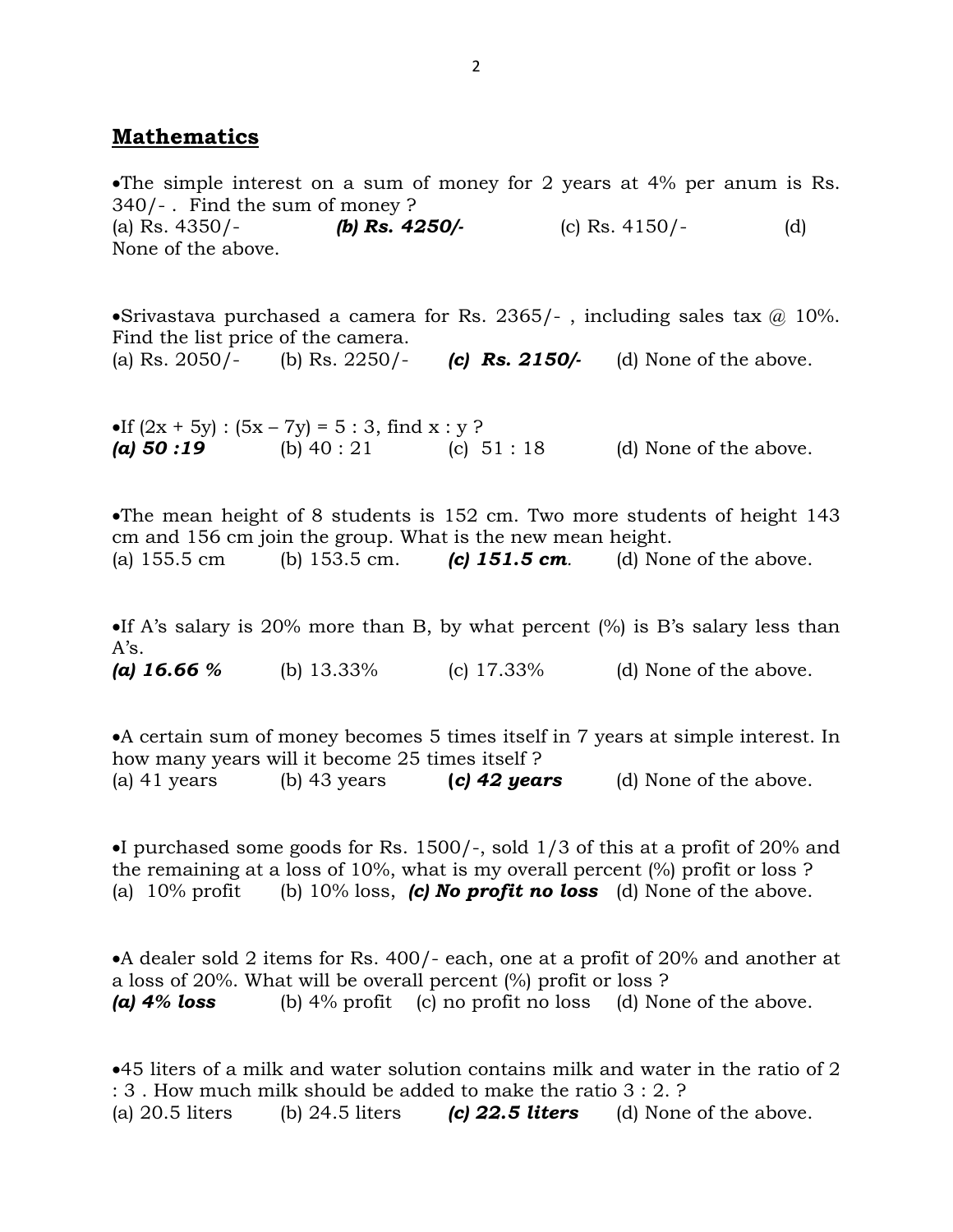The average age of a group of 15 youngsters increases by 1 year when a 20 year old is replaced by a new member. What is the age of the new member ? *(a) 35 years* (b) 30 years (c) 40 years (d) None of the above.

A thief escapes from custody and is traveling at 40 km per hour. 3 hours later the policeman starts the chase at 50 km per hour. After how much time and how far from the initial point will the policeman catch the thief ? *(a) after 12 hours and after traveling 600 kms.* (b) after 14 hours and after traveling 700 kms. (c) after 15 hours and after traveling 650 kms. (d) None of the above.

A is able to do a work in 20 days. B is able to do the same work in 30 days. In how many days can A and B do the work together ? (a) 10 days (b) 14 days **(c) 12 days** (d) None of the above.

A and B can do a piece of work in 12 days and 15 days respectively. They begin together but A leaves after 2 days and B completes the rest of the work. In how much time will the work get completed ? (a) 12.5 days (b)  $11.5 \text{ days}$  (c)  $14.5 \text{ days}$  (d) None of the above.

Pipe A can fill a tank in 4 hours, while a leak can empty the tank in 6 hours. If the tank is empty and both are opened, in how much time the cistern be full.

(a) 10 hours (b) 14 hours *(c) 12 hours* (d) None of the above.

2 apples and 5 bananas cost Rs. 17/-, while 3 apples and 4 bananas cost Rs. 15 /-. What is the price of an apple ? *(a) Re. 1/-,* (b) Rs. 2/- (c) 3/- (d) None of the above.

Find the 10th term of the series 2, 5, 8, ………………… ? (a) 26 *(b) 29* (c) 32 (d) None of the above.

Find the total cost of painting of the four walls of a room of length 12cm, breadth 5 cm and height 15 cm  $\omega$  2.5 per square centimeter ? (a) Rs.1050/- *(b) Rs. 1275/-* (c) Rs. 1225/- (d) None of the above.

There are "N" number of people in a room and each one shakes hands with everyone else. If the number of hand shakes is 78, find the value of "N" *(a) 13* (b) 17 (c) 23 (d) None of the above.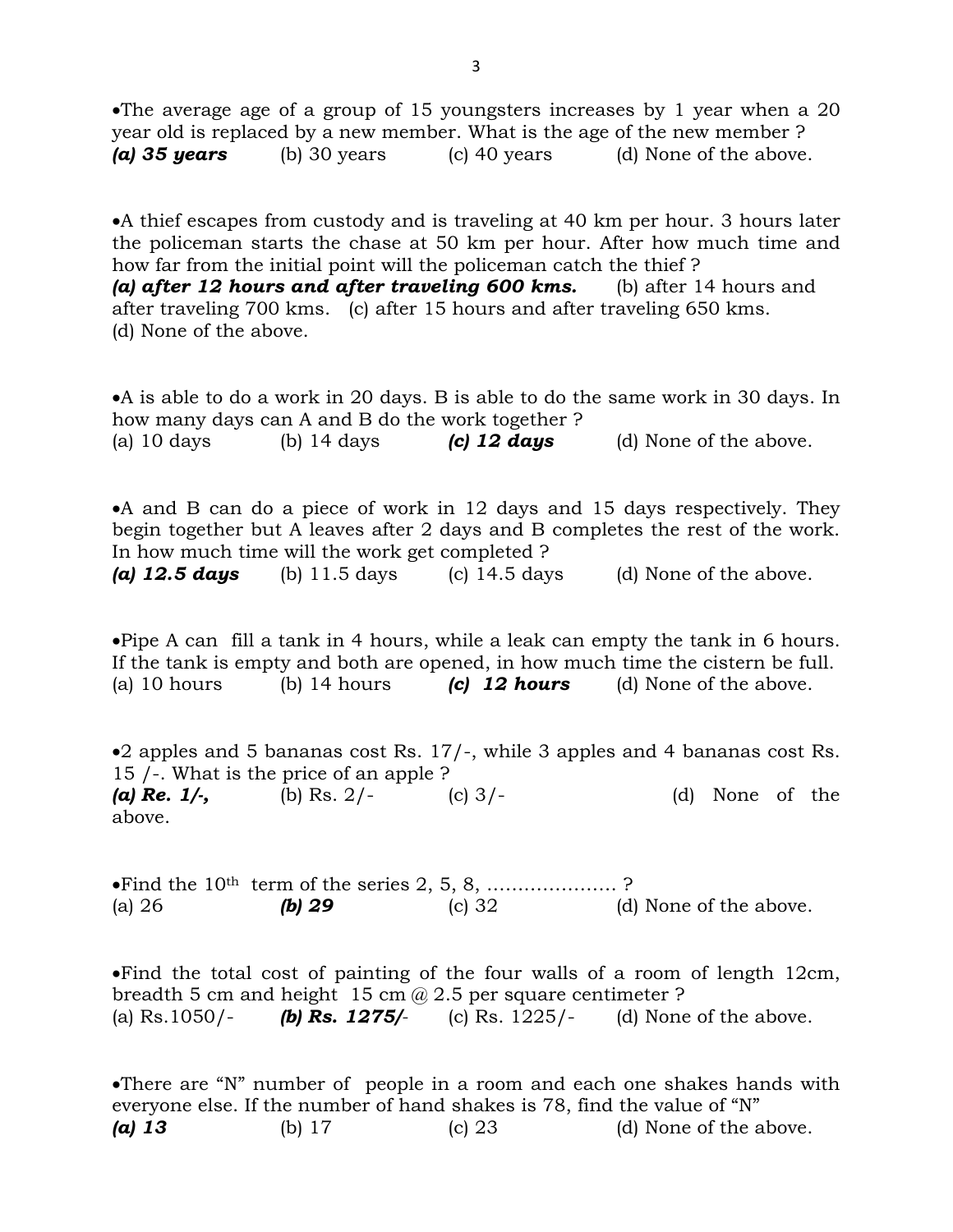How many four digit numbers can be formed using the digits  $0,1,2,3,4,5,6,7$ without repetition.

(a) 1570 (b) 1670 *(c) 1470* (d) None of the above.

If the republic day in the year 2011 falls on a Sunday, then when will the Republic Day be celebrated in the year 2015 ? (a) Sunday *(b) Friday* (c) Wednesday (d) Thursday

A dishonest shop keeper uses a weight of 800 gms. for a kg and professes to sell his goods at cost price. His profit is ? *(a) 25 %* (b) 20% (c) 30% (d) None of the above.

The monthly salary of A, B and C are in the ratio of  $2:3:5$ . If C's monthly salary is Rs 1,200/- more than that of A, find B's monthly salary ? (a) Rs. 1000/- (b) Rs. 1500/- *(c) 1200/-* (d) None of the above.

•Ajoy sold his watch for Rs. 1140/- and thereby loses 5%. In order to gain 5%, he has to sell the watch for *(a) Rs. 1260/-* (b) Rs. 1240/- (c) Rs. 1280/- (d) None of the above.

A train 100 meter long, running at 54 km per hour takes 20 seconds to pass a bridge. The length of the bridge is (a) 250 meters *(b) 200 meters* (c) 225 meters (d) None of the above.

A man has some dogs and hens. The total number of heads is 36 and the total number of feet equal to 120. Then the number of hens will be (a) 11 hens (b) 14 hens (c) 13 hens *(d) 12 hens*

10 sheeps and 5 pigs were bought for Rs. 6,000/- . If the average price of a sheep is Rs. 450/-, find the average price of a pig. *(a) Rs.300/-* (b) Rs. 325/- (c) Rs.350/- (d) None of the above.

In a town there are  $94,500$  people.  $2/9$ th of them are foreigners, 6400 are immigrants and the rest are natives. How many are natives ? *(a) 67,100* (b) 65,300 (c) 67,900 (d) None of the above.

4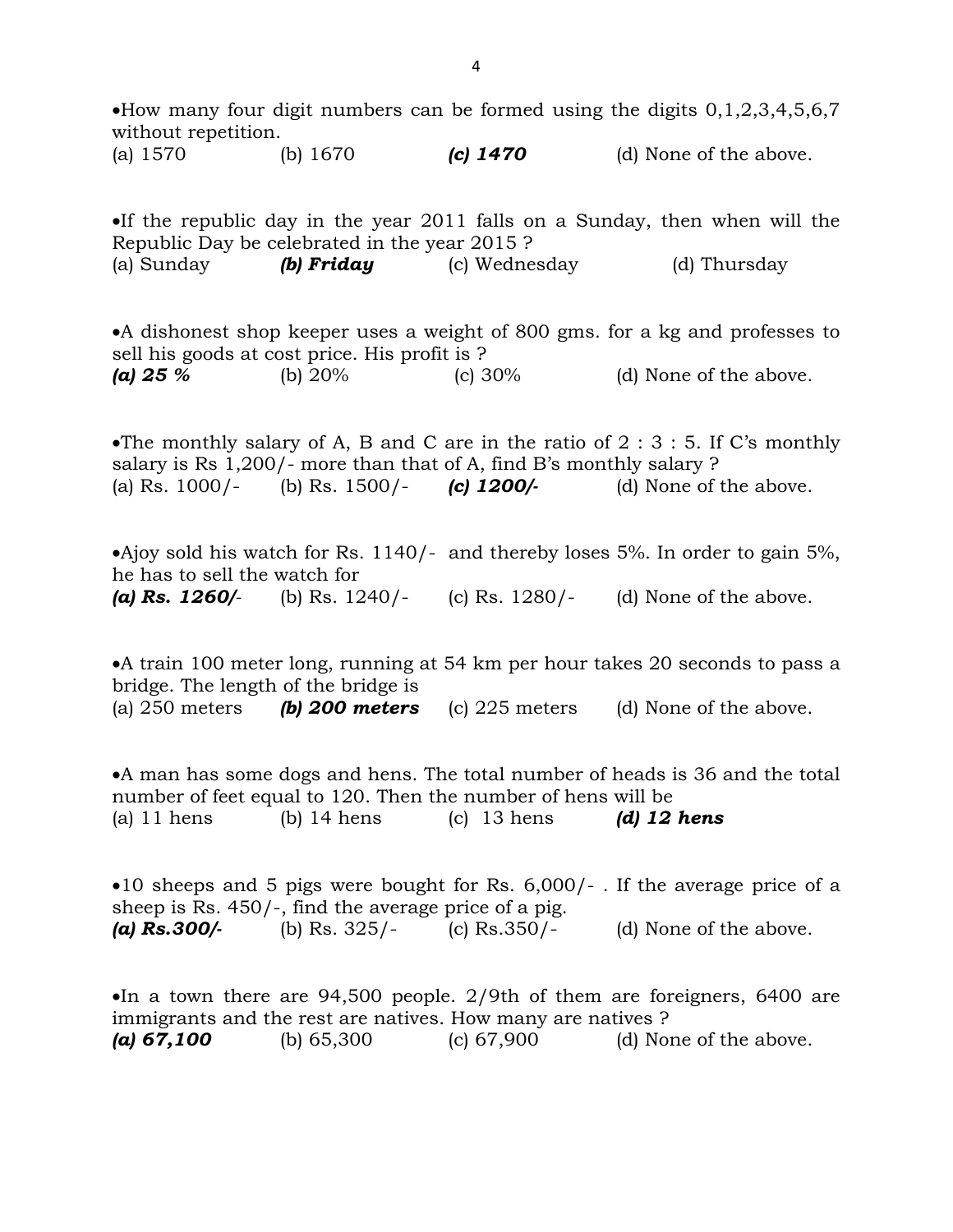Which of the following fractions has the highest value 3/5, 4/3, 2/5, 1/2 (a)  $3/5$  **(b) 4/3** (c)  $2/5$  (d)  $1/2$ 

A man spends 80% of his income. His income is increased by 20% and he increased his expenditure by 10%. His savings are increased by (a) 50 % (b) 37.5 % *(c) 60%* (d) None of the above.

A is twice as fast as B and takes 20 days to do a job. In how many days can A and B do it together ? (a)  $13.66$  days *(b)* **13.33 days** (c) 13 days (d) None of the above.

# **GENERAL INTELLIGENCE & REASONING, COMPUTER, GENERAL AWARENESS**

The Cannes Film Festival takes place in which of these European countries ? (a) Germany (b) Spain **(c) France** (d) Italy.

The "Statue of Unity" is a statue of which of these eminent Indian personalities ? (a ) Jawaharlal Nehru (b) S. Radhakrishnan (c) Mahatma Gandhi **(d)**  *Sardar Vallabhbhai Patel.*

The name of the world's first test tube baby was *(a) Louise Brown***,** (b) Dolly (c) Michelle Robberts (d) Edward Richards

" The test of my life" is a biography of which of these Indian Cricketers *(a) Yuvaraj Singh* (b) Sachin Tendulkar (c) M.S Dhoni (d) Rahul Dravid.

The autobiography of Nelson Mandela is (a) Audacity of Hope *(b) Long walk to Freedom* (c) Up from Slavery (d) My fight against apartheid " Law day" in India is observed on (a) 6th November (b) 12th November (c) 21st November *(d) 26th November*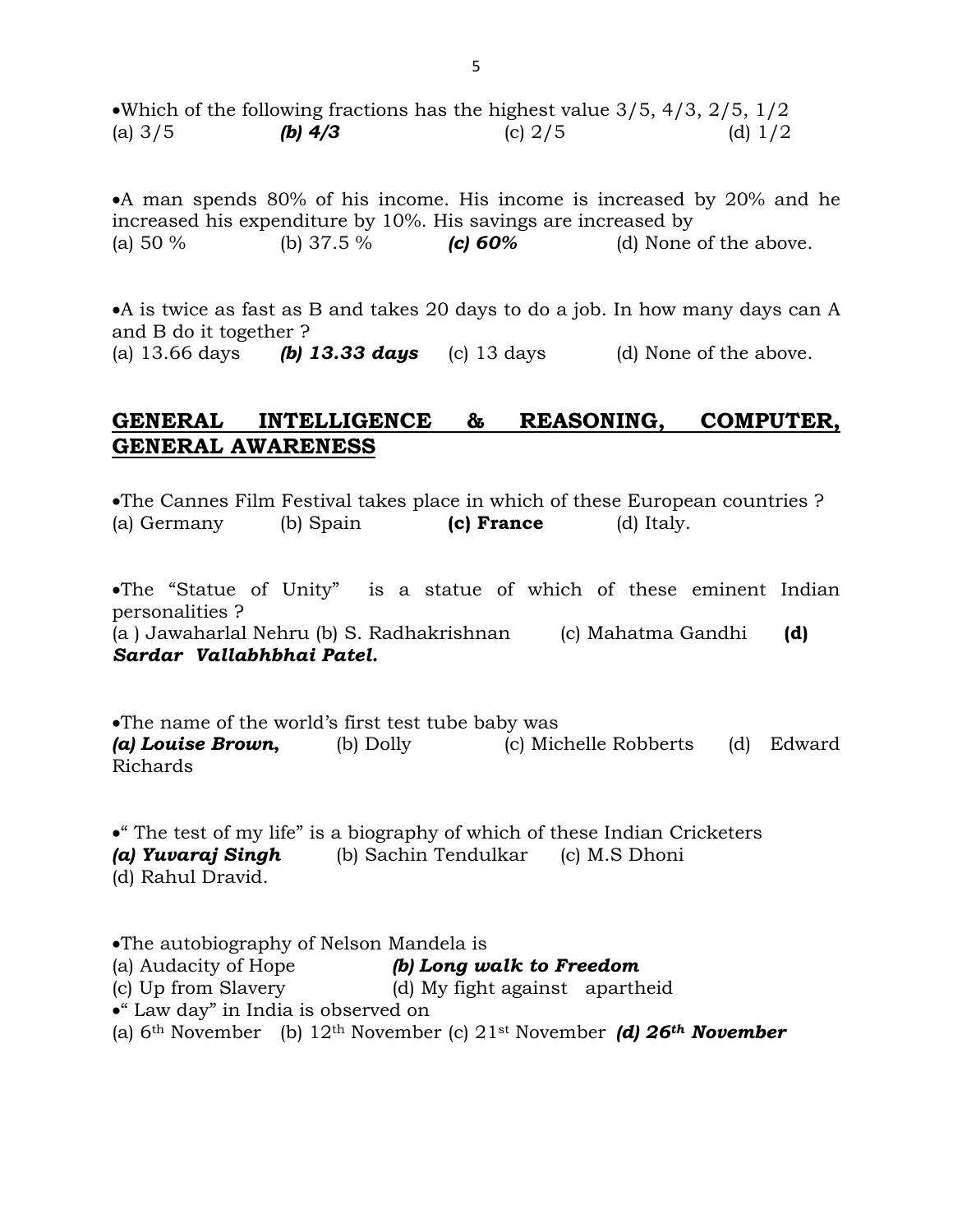| (a) Rajasthan                                                                                                                                                         |                                                        | •The Gir Sanctuary is located in which of these Indian States<br>(b) Madhyapradesh (c) Odissa (d) Gujrat. |                                                                                                   |  |  |
|-----------------------------------------------------------------------------------------------------------------------------------------------------------------------|--------------------------------------------------------|-----------------------------------------------------------------------------------------------------------|---------------------------------------------------------------------------------------------------|--|--|
| •What does the phrase "Ponzi Scheme" mean<br>(a) A Tax evading method (b) A mutual fund investment<br>(c) A fraudulent investment scheme $(d)$ A scheme for children. |                                                        |                                                                                                           |                                                                                                   |  |  |
|                                                                                                                                                                       |                                                        | • Who amongst the following directed India's first ever feature film ?                                    | (a) <b>Dadasaheb Phalke</b> (b) Raj Kapoor (c) Dhiren Gangully (d) Baburao Painte                 |  |  |
| •Vesuvius Volcano located in<br>(a) France                                                                                                                            | (b) Italy                                              | (c) Austria                                                                                               | (d) Slovenia.                                                                                     |  |  |
| •Deficiency of Vitamin A causes<br>(a) Beriberi                                                                                                                       | (b) Scurvy                                             | (c) Rickets                                                                                               | (d) Night blindness.                                                                              |  |  |
| •ATM stands for.<br>(a) All Time Money<br>(c) Automated Teller Machine                                                                                                |                                                        | (b) Alternative Teller Money<br>(d) None of the above.                                                    |                                                                                                   |  |  |
| • Who was the first Indian to swim across English Channel?<br>(b) Bula Chowdhury (c) Masadur Rehman Baidya<br>(a) Mihir Sen<br>(d)<br>Arati Sen.                      |                                                        |                                                                                                           |                                                                                                   |  |  |
| •Light year is a unit of<br>(a) Distance                                                                                                                              | $(b)$ Time                                             | (c) Voltage                                                                                               | (d) weight                                                                                        |  |  |
| (a) Cricket                                                                                                                                                           | •The Santosh Trophy is associated with<br>(b) Football | (c) Kabaddy                                                                                               | (d) Hockey.                                                                                       |  |  |
| new states?<br>(a) Article 11                                                                                                                                         | (b) Article 36                                         | $(c)$ Article 3                                                                                           | • Which of these articles of the Indian Constitution deals with the formation of<br>(d) Article 5 |  |  |
| $(a)$ 35 years<br>years.                                                                                                                                              | $(b)$ 21 years                                         | $(c)$ 30 years                                                                                            | • What is the minimum age required to become a member of Rajyasabha ?<br>25<br>(d)                |  |  |

6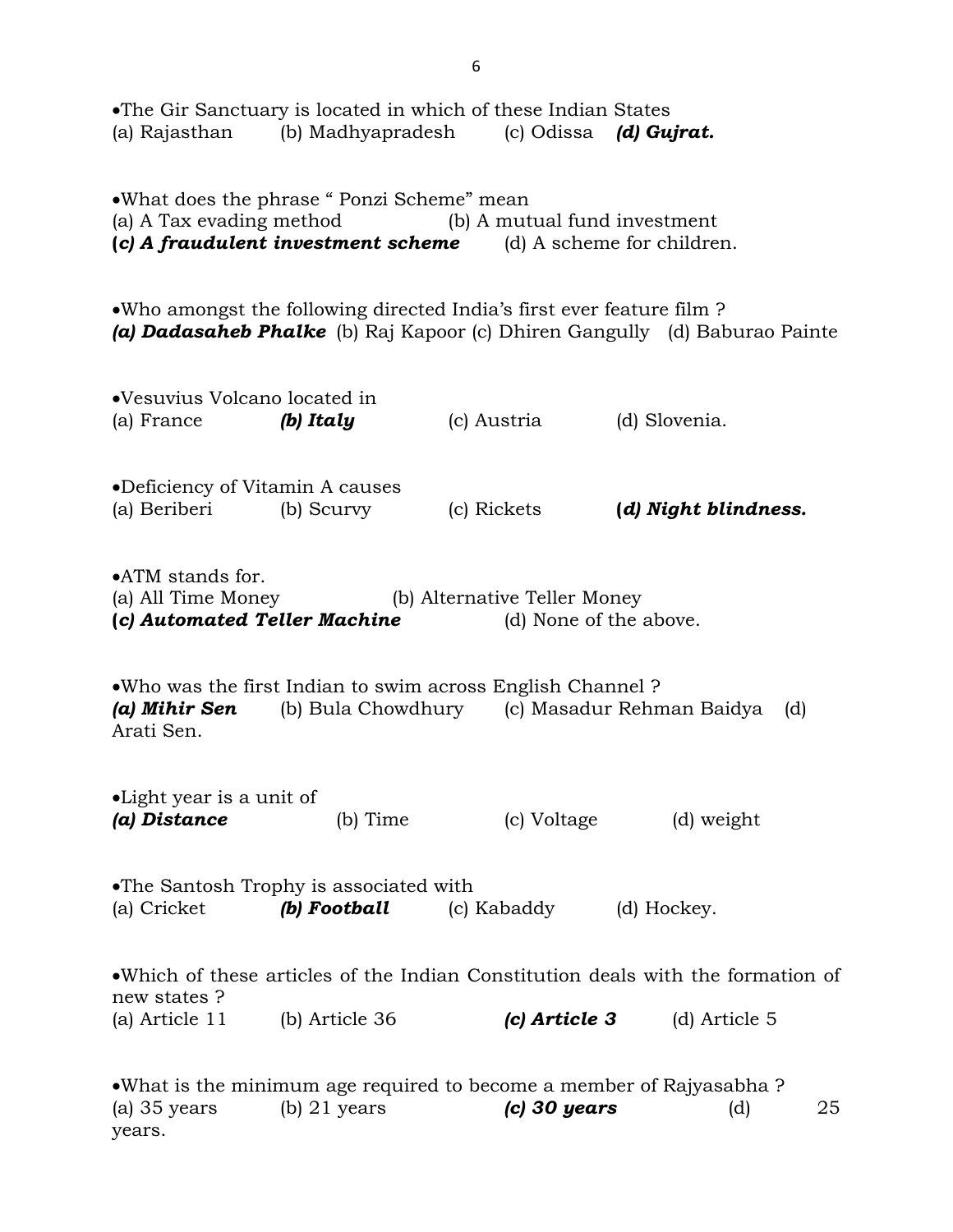| •Edward Jenner invented vaccine for<br>(a) Chicken Pox (b) Small Pox<br>(c) Anti Rabies<br>(d) Influenza.                                                                                    |
|----------------------------------------------------------------------------------------------------------------------------------------------------------------------------------------------|
| • A thing of beauty is a joy for ever" line written by<br>(a) William Shakespeare<br>(b) John Keats<br>(c) William Wordsworth (d) Shelly                                                     |
| •Pulitzer prize awarded for outstanding work in the field of<br>(a) International understanding<br>(b) Environmental studies<br>(d) Literature and Journalism.<br>(c) Science and technology |
| •Kelucharan Mahapatra is associated with<br>(a) Kathakali Dance<br>(b) Katthak Dance (c) Odissi Dance $(d)$ Bharat Natyam.                                                                   |
| •David Beckham was associated with which of the following club or clubs?<br>(b) Real Madrid<br>(a) Manchester United<br>(c) Loss Angels' Galaxy<br>(d) All the above.                        |
| • Seoul is the capital of<br>(a) South Korea<br>(b) North Korea (c) Ireland<br>(d) Japan                                                                                                     |
| •Largest Ocean of the world is<br>(a) Indian Ocean (b) Pacific Ocean (c) Atlantic Ocean (d) Southern Ocean                                                                                   |
| .World Mother Tongue Day is celebrated on<br>(b) 8 <sup>th</sup> December (c) 21 <sup>st</sup> February (d) 21 <sup>st</sup> July.<br>(a) $3rd March$                                        |
| •1 Mega byte is equal to<br>(a) $1024$ Bytes<br>(b) $1024$ Kilo Bytes<br>$(c)$ 1024 Giga Bits<br>(d) None of<br>the above                                                                    |
| • What is the full form of RAM<br>(a) Read Access Memory<br>(b) Read Alternative Memory<br>(c) Random Alternative Memory<br>(d) Random Access Memory                                         |
| •www stands for<br>(b) Wide world web<br>a) Whole world web<br>Web<br>world<br>(c)<br>wide<br>(d) World wide web.                                                                            |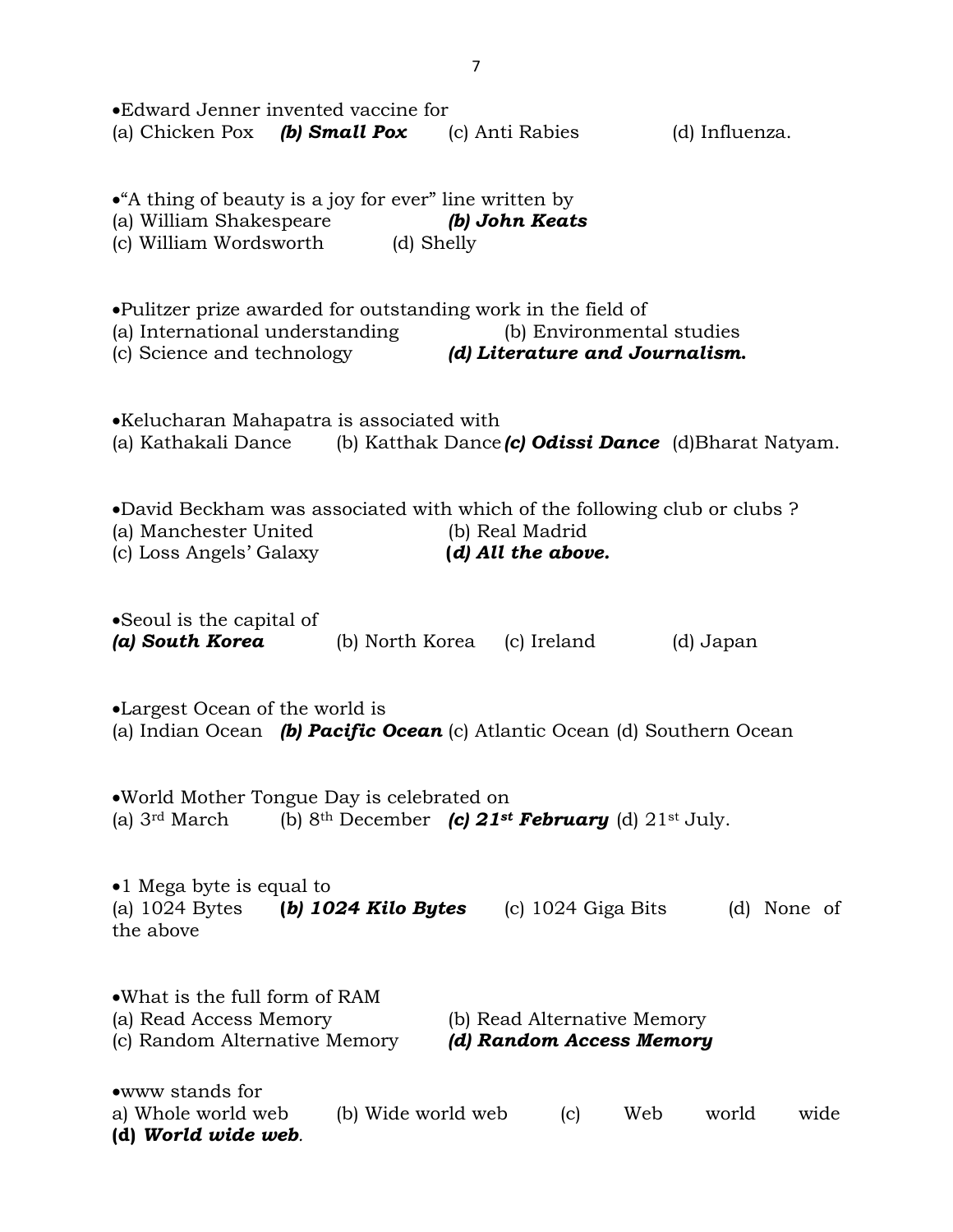| $\bullet$ Full Form of URL   |                            |
|------------------------------|----------------------------|
| (a) Uniform Resource Locator | (b) Uniform Resource Link  |
| (c) Uniform Registered Link  | (d) Unified Resource Link. |

Who amongst the following was the founder of Microsoft ? (a) Steve Jobs *(b) Bill Gates* (c) Martin Cooper (d) Ericson

# **Direction : In Question number 61 to 64 select the related word/letters from the given alternatives**

| $\bullet$ Page : Pen :: Computer : ?<br>(a) Monitor  | $(b)$ CPU | (c) Cartridge | (d) Key Board. |
|------------------------------------------------------|-----------|---------------|----------------|
| $\bullet$ Melt : Liquid :: Freeze : ?<br>(a) Crystal | (b) Solid | $(c)$ Ice     | (d) Evaporate  |
| $\bullet$ BM : DO :: EB : ?<br>$(a)$ GD              | (b) BK    | (c) DL        | (d) GE         |

Gun : Bullet :: Chimney : ? (a) Roof *(b) Smoke* (c) House (d) Ceramics

 $\bullet$ If FRIEND is coded as HUMJTK, how is CANDLE written in that code ? *(a) EDRIRL* (b) DCQHQK (c) ESJFME (d) None of the above

Arrange the following words according to the dictionary (i) TORTOISE (ii) TORONTO (iii) TORPED (iv) TORUS (v) TORSEL

(a) ii, v, iii, i, iv. (b) ii, v, iii, iv, i *(c) ii, iii, v, i, iv* (d) ii, iii, v, iv, i

Which one of the given responses would be a meaningful order of the following words (i) Family (ii) Community, (iii) Member, (iv) Locality (v) Country ? (a) iii, i, iv, ii,  $\mathbf{v}$  **(b) iii, i, iii, iv, v** (c) iii, i, ii, v, iv (d) iii, i, iv, v, ii.

# **Direction : (question no 68 to 70) : In each of the following questions find the odd one from the given responses ?**

| $\bullet$ (a) Room | (b) Chamber | (c) Varanda, | (d) Cabin |
|--------------------|-------------|--------------|-----------|
|--------------------|-------------|--------------|-----------|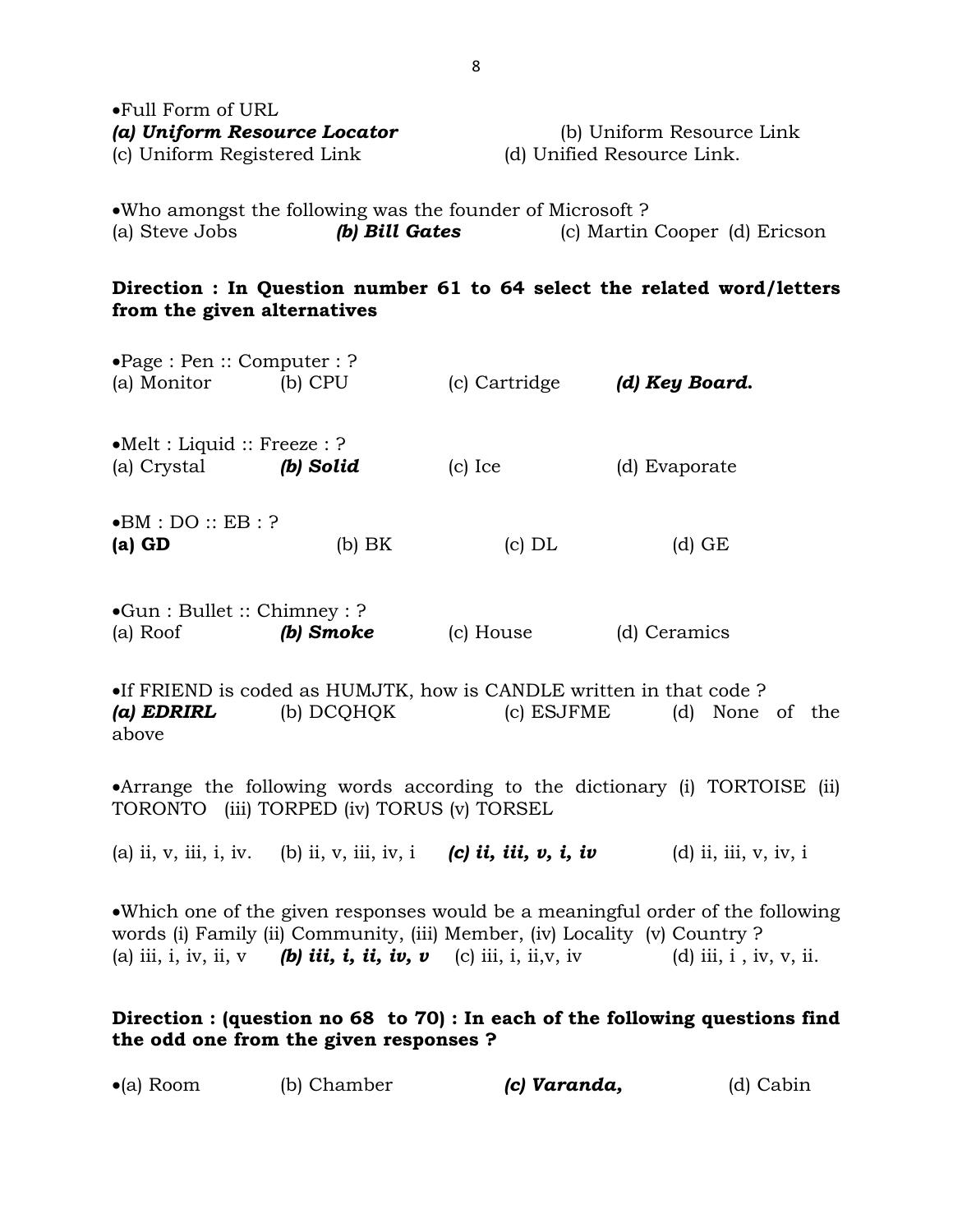|                                       | $\bullet$ (a) Mouth Organ (b) Electric Guitar (c) Key Board, |              | (d) Sonata |       |
|---------------------------------------|--------------------------------------------------------------|--------------|------------|-------|
| $\bullet$ (a) Influenza<br>Blindness. | (b) Scurvy                                                   | (c) Rickets, | (d)        | Night |

#### **ENGLISH GRAMMAR AND COMPOSITION**

**Direction : In question number (71 to 75), out of the given alternatives, chose the one which best expresses the meaning of the given words.**  EAGER (a) Clever (b) Arrogant *(c) Curious* (d) Devoted COMMEMORATE (a) Boast *(b) Remember* (c) Manipulate (d) Harmonise LETHAL (a) Unlawful *(b) Deadly* (c) Sluggish (d) Smooth TYRANNY (a) Misrule (b) Power (c) Madness *(d) Cruelty*  WRATH (a) Jealousy (b) Hatred *(c) Anger* (d) Violence

**Direction : In each of the following questions (76 to 80) choose the word, opposite in meaning to the given words.** 

| •PAUCITY<br>(a) Abundance  | (b) Scarcity | c) Presence | (d) Richness. |
|----------------------------|--------------|-------------|---------------|
| •SYNTHETIC<br>(a) Cosmetic | (b) Plastic  | (c) Affable | (d) Natural.  |
| • SHALLOW<br>(a) High      | b) Hidden    | (c) Deep    | (d) Hollow    |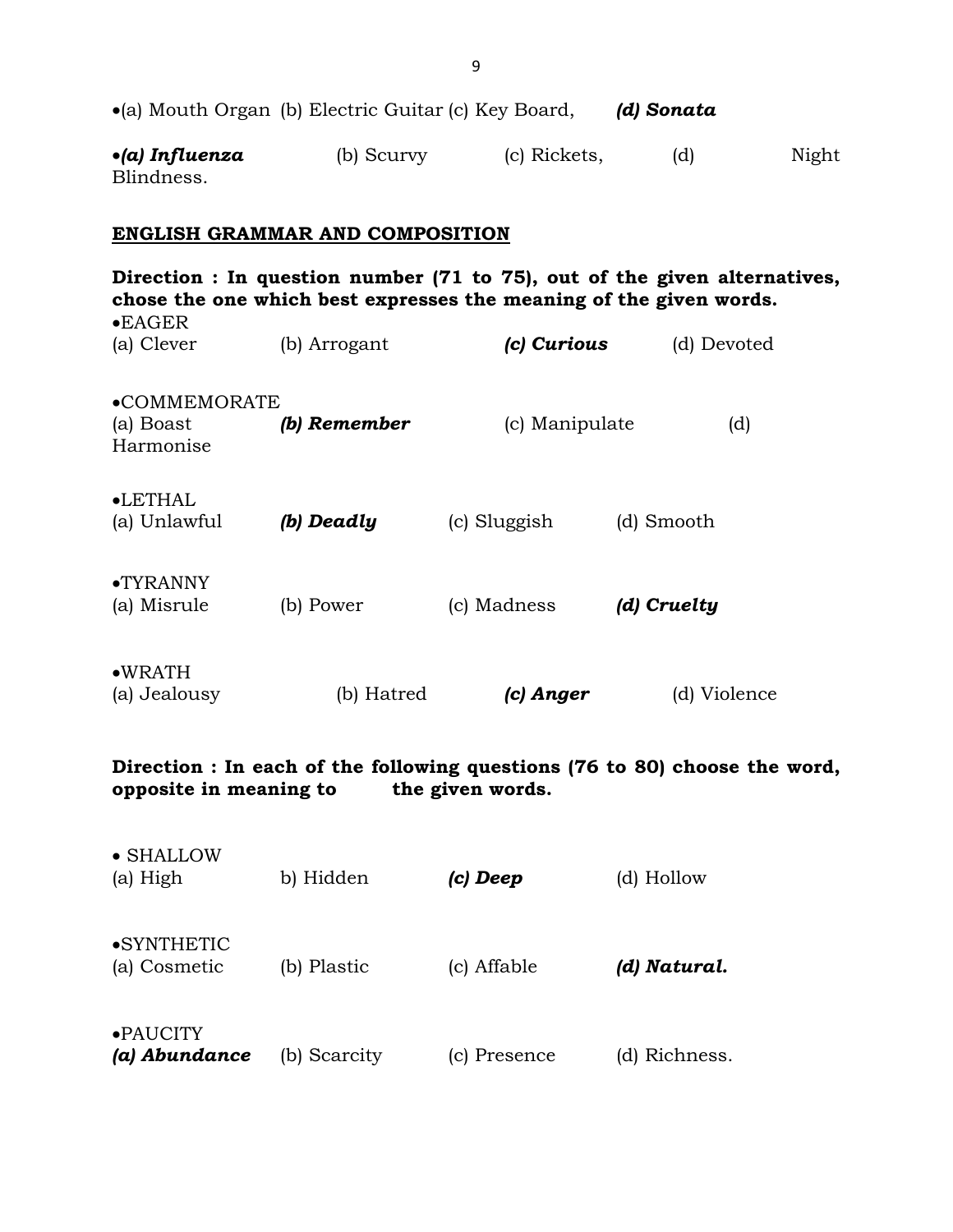| •DISCOUNT<br>(a) Interest             | (b) premium  | (c) Profit | (d) Concession.                |
|---------------------------------------|--------------|------------|--------------------------------|
| $\bullet$ ERUDITE<br>(a) Professional | (b) Immature |            | (c) Unimaginative (d) Ignorant |

D**irection : In each of the following questions (81 to 85) out of the four alternatives choose the one which can be substituted for the given words/ sentence** 

|                            | •To examine one's own thoughts and feelings<br>(a) Meditation (b) Retrospection (c) Reflection                                                     |                | d) Introspection.                |
|----------------------------|----------------------------------------------------------------------------------------------------------------------------------------------------|----------------|----------------------------------|
|                            | •Anything written in a letter after it is signed<br>(a) Posterity (b) Post-diction (d) Postscript                                                  |                | (d) Corrigendum                  |
|                            | •The custom of having more than one husband at the same time<br>(a) Polygamy <b>(b) Polyandry</b>                                                  | (c) Debauchery | (d) Bigamy.                      |
| (a) Exclude                | •To send an unwanted person out of the country<br>(b) Ostracise                                                                                    | (c) Deport     | (d) Expatriate                   |
|                            | • A person living permanently in a certain place<br>(a) Native $\qquad$ (b) Resident $\qquad$ (c) Domicile                                         |                | (d) Subject                      |
| complete.                  | Direction : (question no 86 to 90) Pick out the most effective word from<br>the given words to fill in the blank to make the sentence meaningfully |                |                                  |
|                            | •Ishwar Chandra Vidyasagar was one of the Chief  of women's                                                                                        |                |                                  |
| rights                     | (a) Preomoters (b) facilitators                                                                                                                    |                | (c) protagonists (d) instigators |
| (a) strong (b) intelligent | •He is too  to be deceived easily                                                                                                                  | (c) modern     | (d) honest                       |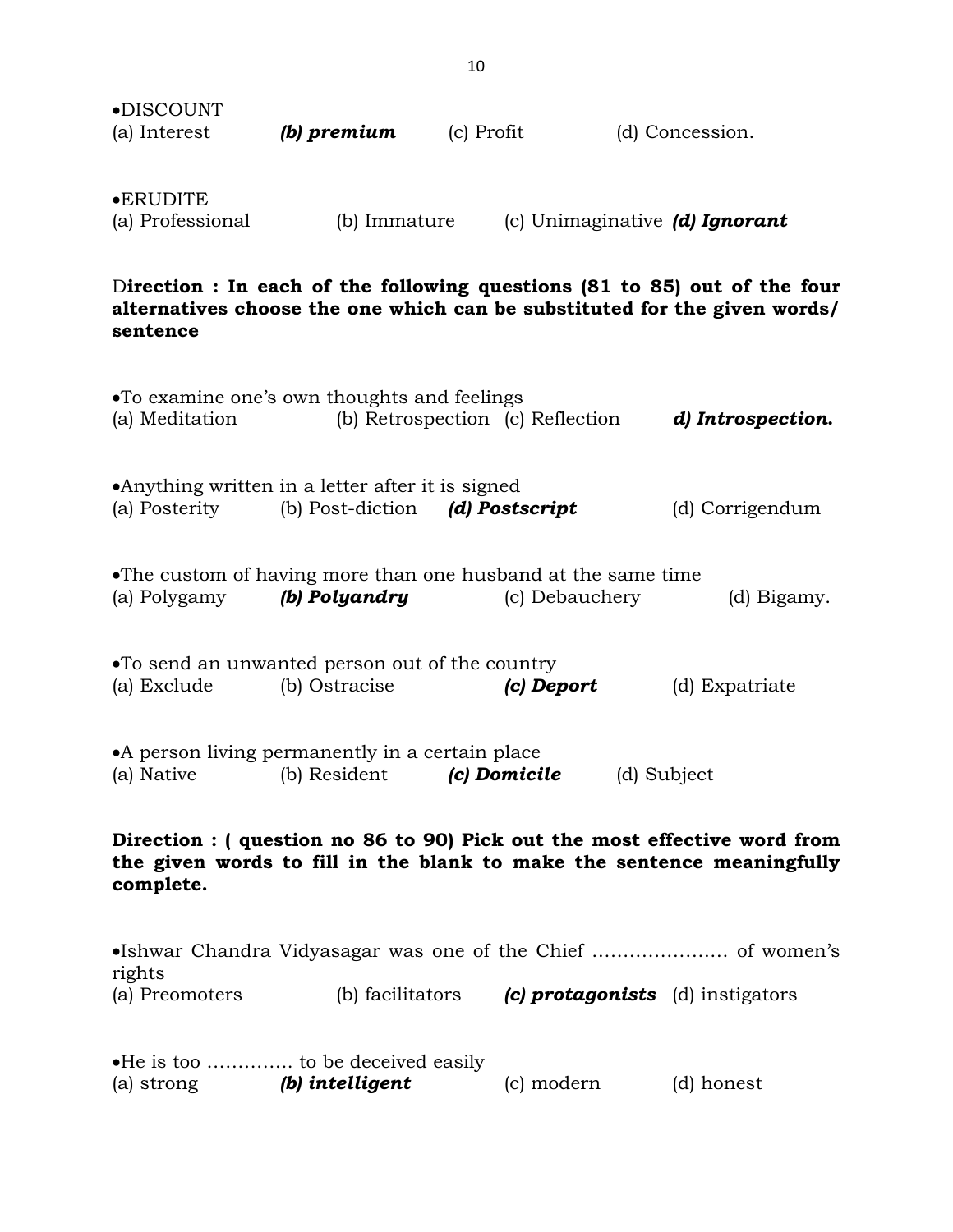Democracy …………………… some values which are fundamental to the realisation of the dignity of man *(a) cherishes* (b) nourishes (c) nurtures (d) harbours

……………………… eye witnesses, the news reporter gave a graphic description of how the fire broke (a) Reporting (b) Observing (c) Seeing **(d) Quoting** 

Man who has committed such an ……………….. crime must get the most severe punishment (a) injurious (b) uncharitable (c) unworthy *(d) abominable*

**Direction : In each of the following questions (91 to 95) an idiomatic expression/a proverb has been given followed by some alternatives. Choose the one which best expresses the meaning of the given idiom/proverbs.** 

### **To turn over a new leaf**

(a) to change completely one's course of action

(b) To shift attention to new problems after having studied the old ones thoroughly

(c) to cover up one's fault by wearing new masks

*(d) to change the old habits and adopt new one.* 

# **To take with a grain of salt**

*(a) to take with some reservation* (b) To take with total disbelieve (c) to take whole heartedly (d) to take seriously

# **To cast Pearls before a swine**

(a) to spend recklessly (b) to spend a lot of money on the upkeep of domestic hogs

*he can not appreciate.* 

- (c) to waste money over trifles **(***d) to offer to a person a thing which*
- **To keep the ball rolling**

(a) to earn more and more (b) to work constantly

- **(***c) to keep the conversation going* (d) to make the best use of.
- -